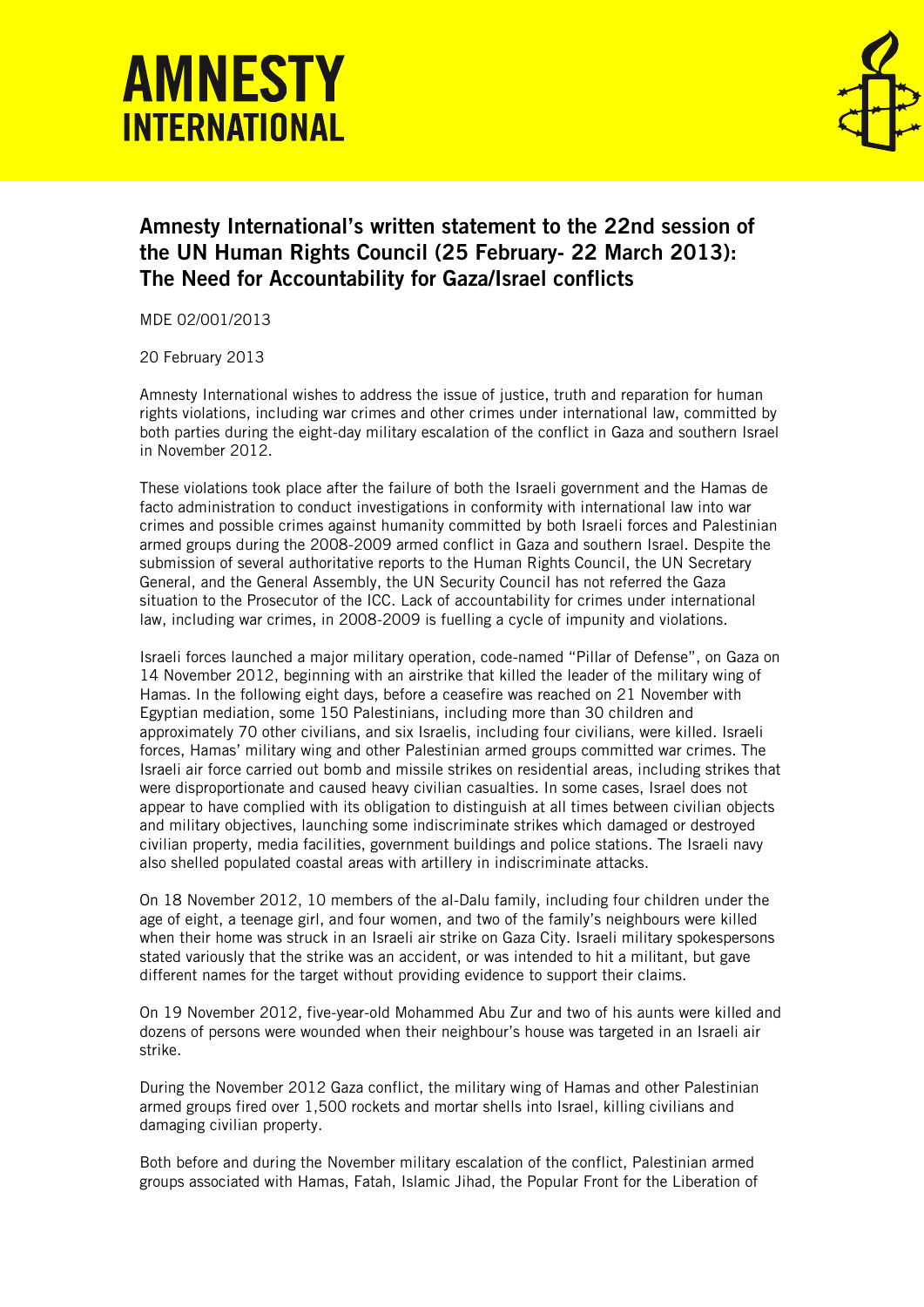Palestine and Salafist groups committed war crimes by firing indiscriminate rockets and mortar shells into Israel. Some fell short in Gaza, killing at least two Palestinians. Others struck homes and other buildings in Israel killing four Israeli civilians, injuring scores and damaging civilian property. Those suspected of criminal responsibility have not been held to account by the Hamas authorities.

Two-year-old Hadeel Ahmad Haddad was killed and her eight-year-old cousin was severely injured when a rocket fired by a Palestinian armed group hit their home in al-Zeitoun neighbourhood in Gaza City on 19 June 2012.

On 15 November 2012, three Israeli civilians, Mirah Scharf, Itzik Amsalem and Aharon Smadja, were killed and other civilians were injured when an indiscriminate rocket fired by a Palestinian armed group in Gaza hit their house in Kiryat Malachi.

The ceasefire established on 21 November 2012 has largely held, although Israeli soldiers have fired into Gaza at Palestinians within the perimeter zone that Israel considers a no-go area adjacent to Israel. Some four Palestinians have been killed in such incidents, and scores have been injured, including children as young as two.

On 6 February 2013, according to media reports, the Israeli Military Advocate General, Major General Danny Efroni, announced that the Israeli military had launched an inquiry into 70 cases in which Palestinian civilians were killed during the November 2012 military operation. Details of the inquiry are not known, but Amnesty International is concerned that following the pattern of previous Israeli military investigations, the initial process might consist of an operational de-briefing conducted by and for military personnel. This process does not satisfy international law and other standards for investigations, which require that the investigative authority be independent of the military, competent to conduct investigations with the aim of assessing criminal responsibility, and mandated to question all relevant actors, including superior officers who give orders and government officials. In sum, persons alleged to be responsible for crimes under international law must be investigated only in the competent jurisdiction of ordinary civilian courts, to the exclusion of all other special jurisdictions, particularly military jurisdictions.

Likewise, the Hamas de facto administration is not known to have initiated any investigations or even to have considered a change in policy regarding the firing of indiscriminate rockets.

Amnesty International notes that since the end of the November 2012 Gaza conflict, Palestine gained non-member state recognition at the UN General Assembly. If Palestine were to become a party to the Rome Statute of the ICC, the prospects of enforcing individual criminal responsibility for crimes under international law would be greatly enhanced.

Justice, truth and reparation are the best guards against impunity and future violations. Amnesty International calls on the Human Rights Council to pursue justice, truth and reparation in relation to crimes committed by both parties to the Gaza conflict in November 2012 and in December 2008 - January 2009.

Amnesty International urges the Human Rights Council to call on Israel and the Hamas defacto administration of Gaza to conduct prompt, thorough, independent and impartial investigations into reports of crimes under international law and other human rights violations in November 2012.

Amnesty International also urges the Human Rights Council to call on the international community to send appropriately qualified expert monitors to investigate crimes under international law to the Gaza Strip and Israel. Until such investigations have taken place and anyone suspected of criminal responsibility has been brought to justice, the Security Council should impose an arms embargo on all parties to the conflict. Pending such an embargo, all